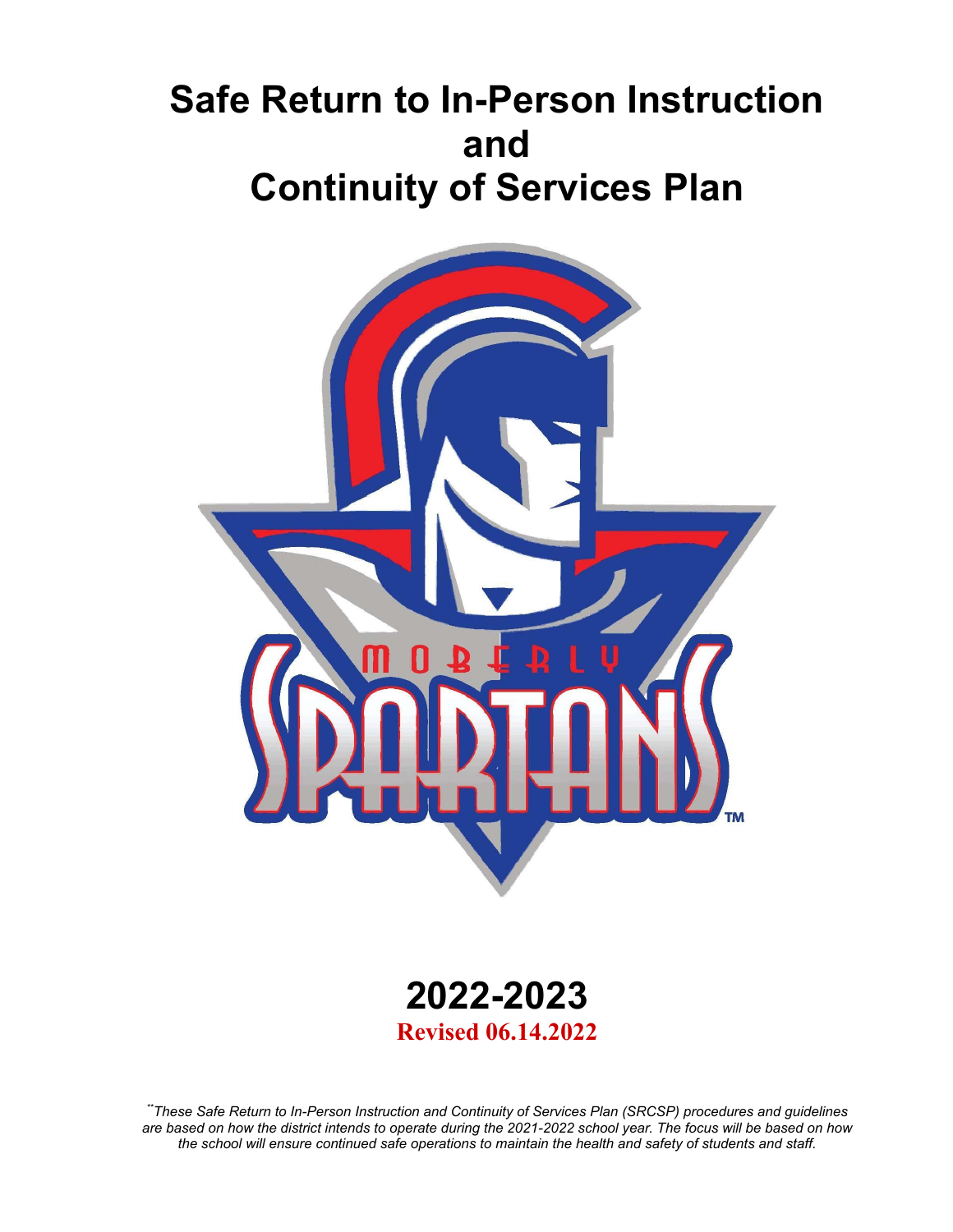## **MOBERLY SCHOOL DISTRICT #81 RETURN TO SCHOOL GUIDANCE**

In collaboration with the Randolph County Health Department, the families of our students via survey, staff input via survey, consultation with healthcare providers, as well as guidance from the Center for Disease Control (CDC), the American Academy of Pediatrics, and the Department of Elementary and Secondary Education, this plan was developed to safely and effectively reopen our schools on August 24, 2021. The safety of our students and staff are paramount, and implementation of this plan was developed by what is feasible, practical, acceptable, and tailored to the needs and context of the Moberly community.

# **Original 2020 Re-entry Plan Development Guidance**

#### **Documents**

| <b>MSBA Re-entry and Re-opening of Schools</b>                                        |
|---------------------------------------------------------------------------------------|
| <b>Randolph County Health Department</b>                                              |
| <b>Missouri Department of Health and Senior Services</b>                              |
| <b>Missouri Department of Elementary and Secondary Education COVID-19 Information</b> |
| Interim Guidance for Administrators of US K-12 Schools and Child Care Programs        |
| <b>Reopening Schools Decision Tree</b>                                                |
| <b>Return to School Roadmap</b>                                                       |
| <b>CDC Framework for Mitigation</b>                                                   |
| <b>CDC Guidelines</b>                                                                 |
| <b>Guidance For Opening Up High School Athletics and Activities</b>                   |
| <b>CDC Covid-19 Seminars</b>                                                          |

*\*\*These Safe Return to In-Person Instruction and Continuity of Services Plan (SRCSP) procedures and guidelines are based on how the district intends to operate during the 2021-2022 school year. The focus will be based on how the school will ensure continued safe operations to maintain the health and safety of students and staff.*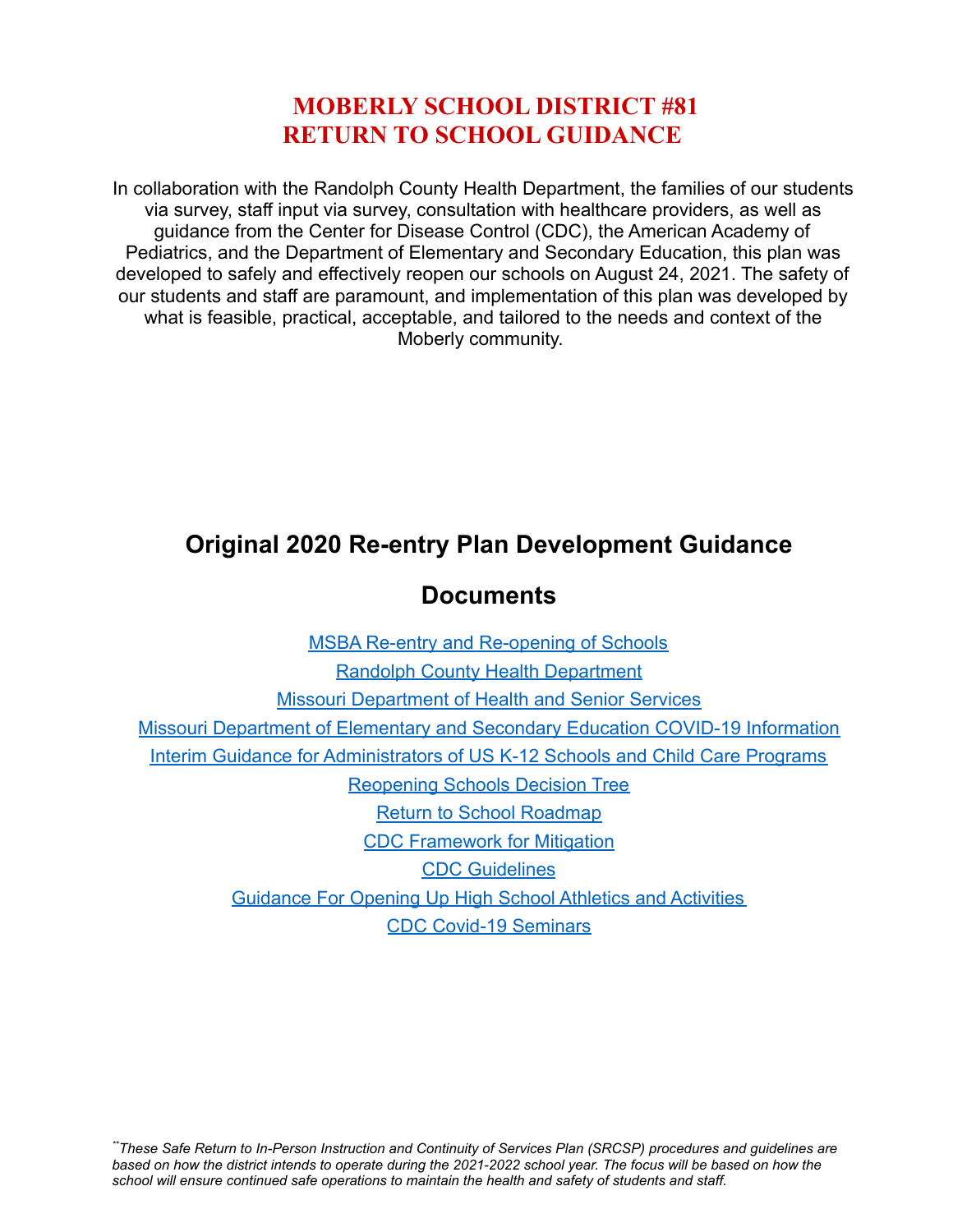| Table of Contents                                            |         |
|--------------------------------------------------------------|---------|
| <b>Planning Team Members</b>                                 |         |
| <b>Original Re-entry Plan Development Guidance Documents</b> |         |
| Mitigation and Prevention Strategies                         | $5 - 6$ |
| <b>Continuity of Services</b>                                |         |
| <b>General List of Stakeholders</b>                          |         |
| Periodic Revision                                            |         |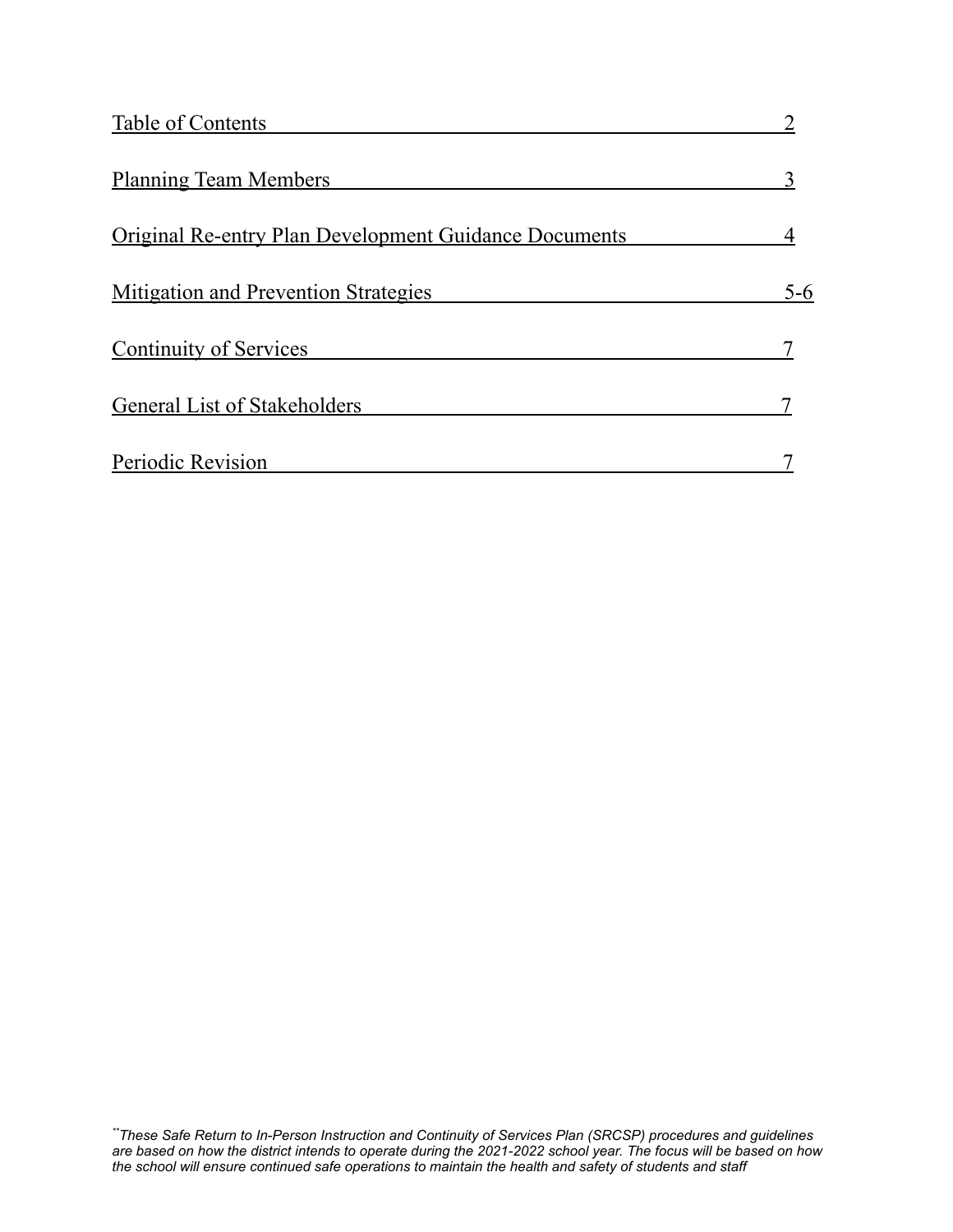#### **2020 Re-Entry Planning Team**

Dr. Dustin Fanning, Assistant Superintendent Ms. Parisa Stoddard, Assistant Superintendent Dr. Erin Oligschlaeger, Director of Special Services Ms. Melanie Brownfield, Director of Nursing Mr. Tim Wetrich, Director of Maintenance Ms. Brandi VanDelft, Middle School Assistant Principal Ms. Tammy Berneking, Gratz Brown Elementary Principal Mr. Alan West, Director of Technology Mr. Dave Samuel, North Park Principal Mr. Sam Richardson, Director of MATC Mr. Tim Barnett, Activities Director Ms. Danielle Fiala, Payroll and Retirement Administrator Ms. Sharon Whisenand, Randolph County Health Department Mr. Jeff Jones, High School Principal Mr. Bobby Riley, Board President Ms. Lindsay Overfelt, District Process Coordinator/Co-CTA President Ms. Brooke Klein, District Resource Coordinator Mr. Scott McGarvey – Parent Ms. Allison O'Laughlin - Parent

*\*Additional members may be added or changed as deemed appropriate.*

*\*\*These Safe Return to In-Person Instruction and Continuity of Services Plan (SRCSP) procedures and guidelines are based on how the district intends to operate during the 2021-2022 school year. The focus will be based on how the school will ensure continued safe operations to maintain the health and safety of students and staff.*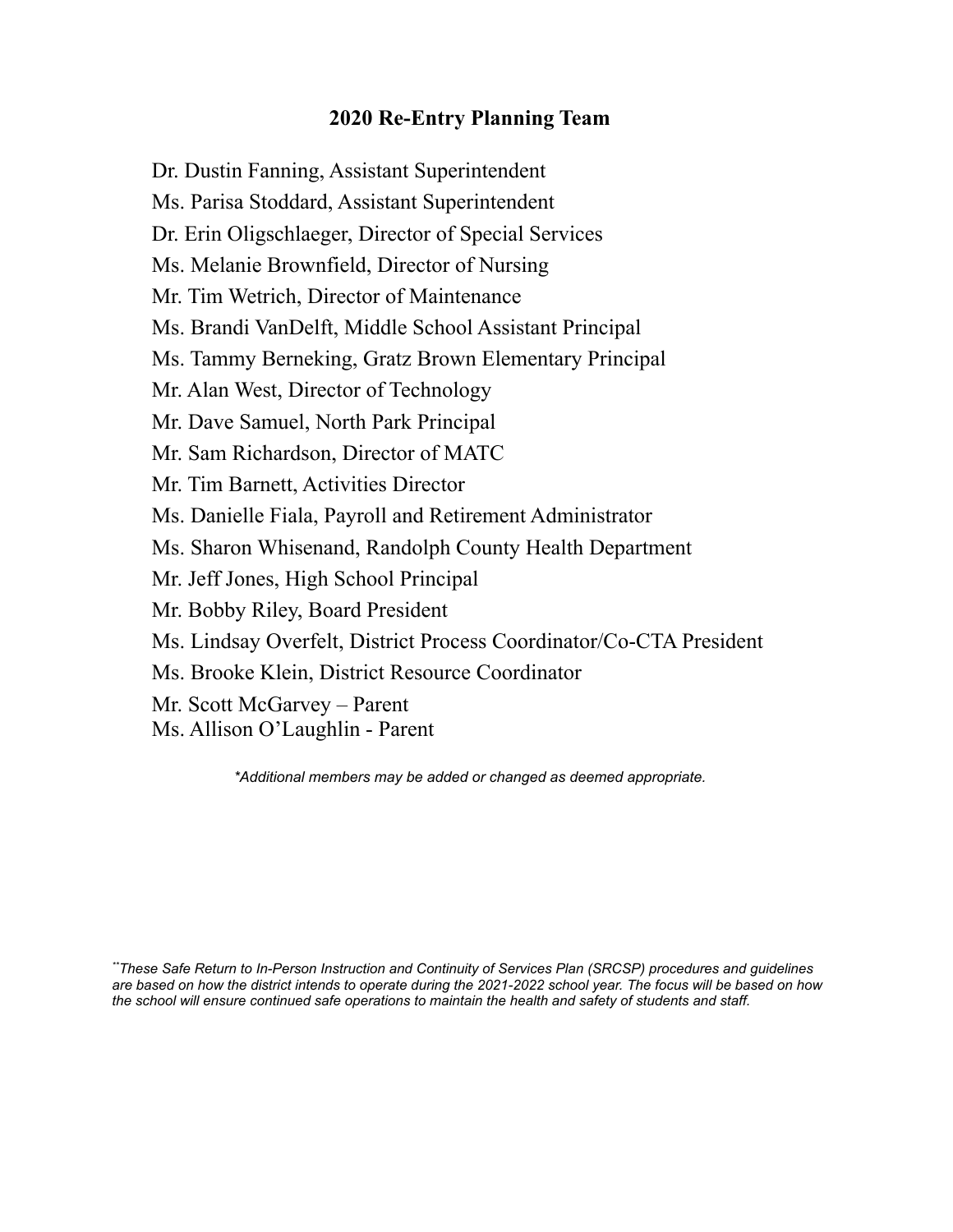#### **Plan Development for Re-entry and SRCSP Planning**

The Moberly School District was able to utilize the district's Summer 2020 Re-entry Plan to successfully start school on August 25, 2020 last year. School re-entry and re-opening documents provided an opportunity to review practices and policies. The SRCSP document offers guidance on how the district will consider approaching the continued operation of our schools and facilities during the 2021-2022 school year. These guidelines along with coordinated approaches will assist to *safely* continue academic, extracurricular and athletic activities. Aligning these with district strategic goal areas allows for encompassing all planning aspects. This document is intended to hold hope for the best as we continue safe operations to maintain the health and safety of students and staff.

The Moberly School District is excited to begin the 2021-2022 school year on August 24, 2021 with students. Students will continue traditional face-to-face classes during the 2021-2022 school year. There were several safety measures in place when students returned to school in August 2020. You will see that some of the safety measures implemented during the 2020-2021 school year will continue to be in place for the 2021-2022 school year. The Moberly School District will make every effort to minimize contact to COVID-19 and other communicable diseases; however, attending school will inherently introduce a greater risk of exposure.

The Moberly School District plans on moving forward with school on August 24, 2021 unless the federal, state, county, or local health departments require us to close. Procedures may or can be modified at any time. It is impossible to plan for every scenario and situation. The Moberly School District collaborates with the Randolph County Health Department, Missouri Department of Health and Senior Services, the Missouri Department of Elementary and Secondary Education, the Governor's Office, and Center for Disease Control.

The 2020 Original Re-entry Planning Team collaborated to develop plans for the 2020-2021 school year. This team provided input in original planning and was given the opportunity to provide input on the SRCSP Plan prior to publication on June 23, 2021.

*\*\*These Safe Return to In-Person Instruction and Continuity of Services Plan (SRCSP) procedures and guidelines are based on how the district intends to operate during the 2021-2022 school year. The focus will be based on how the school will ensure continued safe operations to maintain the health and safety of students and staff.*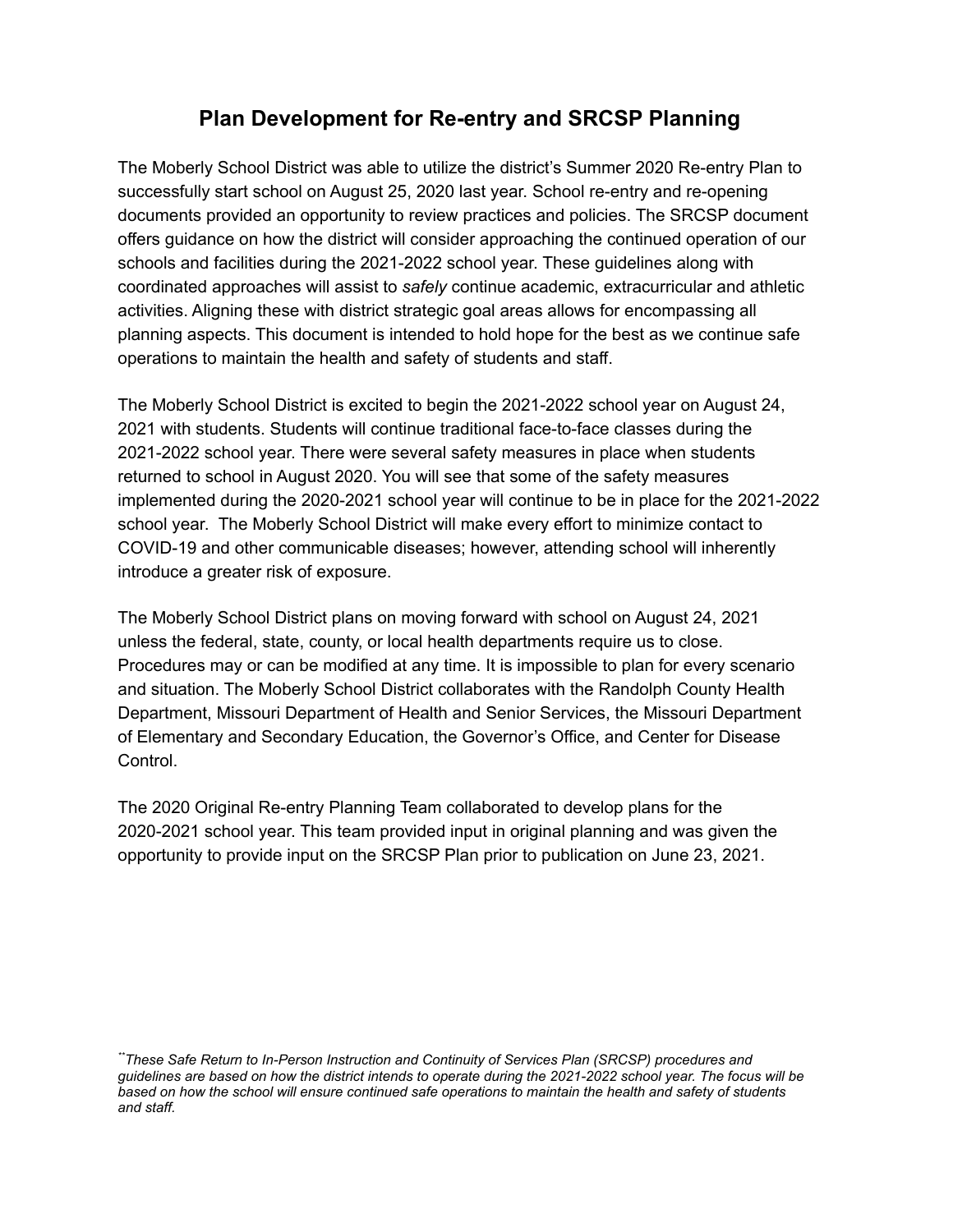## **Mitigation and Prevention Strategies**

\*\*This is not a complete list of mitigation and prevention strategies the District may access during the 2021-2022 school year... The District will implement mitigation and prevention strategies as necessary to address the district's needs, or as determined by the Randolph County Health Department.<sup>\*\*</sup>

| <b>Mitigation and Prevention Strategies</b>                                            | <b>District Response</b><br>(In collaboration with the Randolph County<br><b>Health Department - RCHD)</b>                                                                                                                                                                                                                                                                                                                                                                                                 |
|----------------------------------------------------------------------------------------|------------------------------------------------------------------------------------------------------------------------------------------------------------------------------------------------------------------------------------------------------------------------------------------------------------------------------------------------------------------------------------------------------------------------------------------------------------------------------------------------------------|
| Universal and Correct Wearing of Masks                                                 | There is not a school or county mask mandate<br>However, for some, masks make people feel more<br>comfortable while at school. For those individuals,<br>masks are encouraged.                                                                                                                                                                                                                                                                                                                             |
| <b>Physical Distancing</b>                                                             | $\triangleright$ Classrooms that have desks, students will<br>be spaced with as much room between<br>them as possible.<br>$\triangleright$ Large gatherings are discouraged for long<br>periods of time; (ie: bus services will only be<br>provided to students who live at least one<br>mile from school; three lunch shifts; ticketing<br>for events as necessary; limited outside<br>guests; non-essential visitors will not be<br>allowed in the school at the approval of<br>building administration) |
| Handwashing and Respiratory Etiquette                                                  | $\triangleright$ Hand-sanitizing stations are installed in<br>classrooms and the hallways to<br>accommodate frequent use.<br>$\triangleright$ Water bottle filling stations will be<br>installed throughout the district.<br>$\triangleright$ Classrooms with desks, students will be<br>spaced with as much room between them<br>as possible.                                                                                                                                                             |
| <b>Cleaning and Maintaining Healthy</b><br>Facilities, including improving ventilation | $\triangleright$ Thoroughly ventilate, clean and then<br>disinfect all buildings, desks, food<br>preparation/service areas, equipment and<br>other surfaces prior to students returning,<br>using CDC and OSHA guidelines, as well as<br>any guidelines or tips provided by the<br>RCHD.<br>$\triangleright$ A time schedule and cleaning schedule<br>(revised maintenance and custodial<br>schedules to focus on high touch/high traffic<br>areas) for effectively cleaning and<br>disinfecting buildings |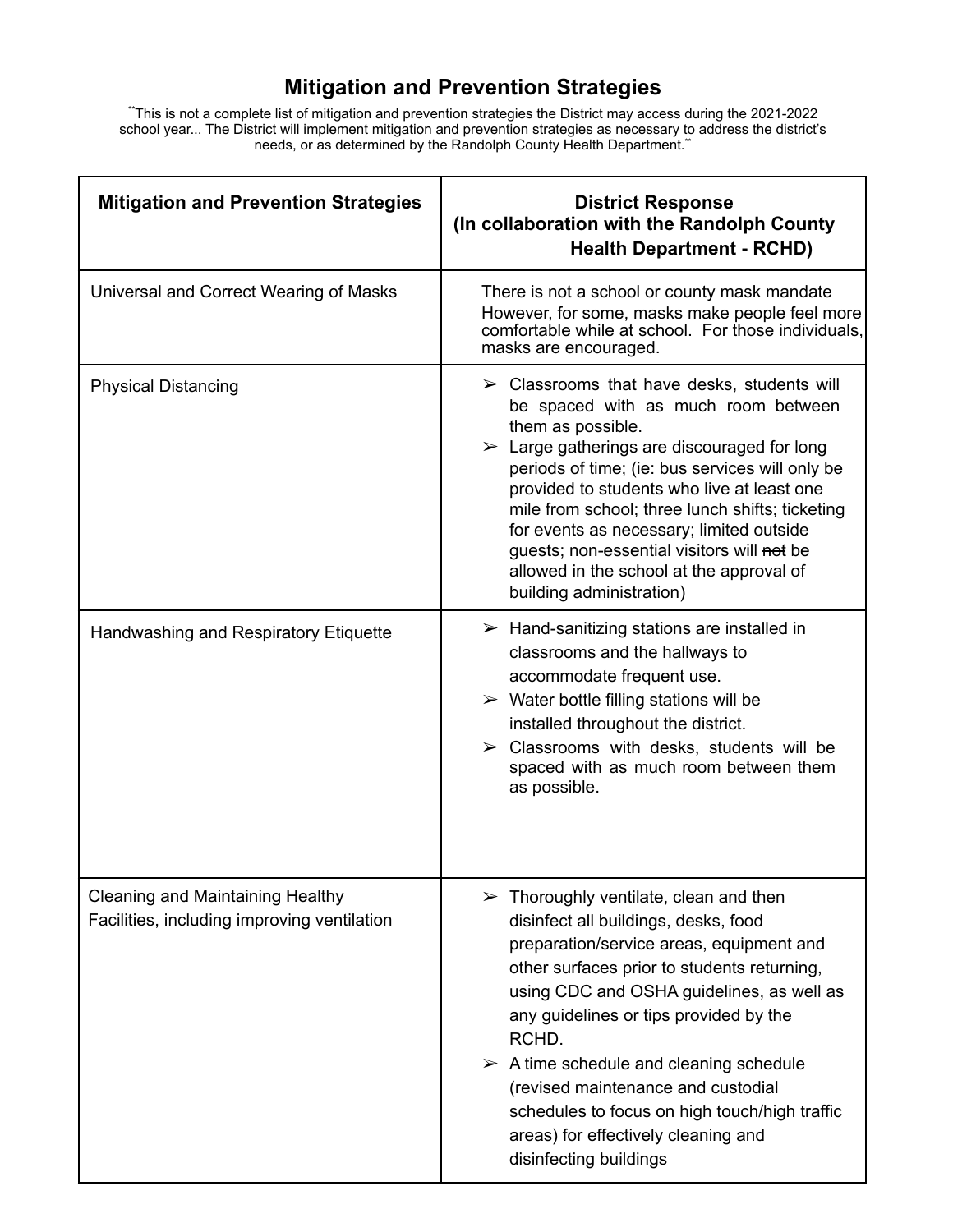|                                                                                                                | and facilities once students return for<br>extracurricular activities or academic<br>learning.<br>$\triangleright$ A quick checklist was created for building<br>staff to support the maintenance and<br>custodial cleaning schedule. All classrooms<br>will be provided sanitizer and paper towels.<br>$\triangleright$ Clean and disinfect all work areas, counters,<br>restrooms, doorknobs, etc. several times<br>daily.<br>$\triangleright$ Clean/disinfect student desks, keyboards<br>as often as possible<br>$\triangleright$ Clean work out equipment/sports<br>equipment frequently and between<br>transitions.<br>$\triangleright$ Create a plan to increase frequency during<br>flu season and if there are increased<br>incidents of COVID-19 exposure in the area<br>or in the school community |
|----------------------------------------------------------------------------------------------------------------|---------------------------------------------------------------------------------------------------------------------------------------------------------------------------------------------------------------------------------------------------------------------------------------------------------------------------------------------------------------------------------------------------------------------------------------------------------------------------------------------------------------------------------------------------------------------------------------------------------------------------------------------------------------------------------------------------------------------------------------------------------------------------------------------------------------|
| <b>Contact Tracing</b>                                                                                         | $\triangleright$ The District will maintain a space in the<br>nursing services office for students that<br>become ill while at school.<br>$\triangleright$ The District collaborates with the RCHD<br>to perform contact tracing.                                                                                                                                                                                                                                                                                                                                                                                                                                                                                                                                                                             |
| Diagnostic, Screening, and Testing                                                                             | $\triangleright$ The District provides all families with<br>information provided by the RCHD regarding<br>screening.<br>$\triangleright$ The District will maintain a space in the<br>nursing services office for students that<br>become ill while at school and are waiting to<br>be picked up from school.                                                                                                                                                                                                                                                                                                                                                                                                                                                                                                 |
| <b>Efforts to Provide Vaccinations to</b><br>Educators, Staff, and Students, if eligible                       | $\triangleright$ The District collaborates with the RCHD to<br>assist in distribution of information<br>regarding vaccination.                                                                                                                                                                                                                                                                                                                                                                                                                                                                                                                                                                                                                                                                                |
| Appropriate Accommodations for Children<br>with Disabilities with Respect to the Health<br>and Safety Policies | $\triangleright$ Accommodations as necessary or as<br>mandated by the Individualized<br>Education Plan.<br>$\triangleright$ Form G Continuity of Services is included<br>in the IEP for each student.                                                                                                                                                                                                                                                                                                                                                                                                                                                                                                                                                                                                         |

*\*\*These Safe Return to In-Person Instruction and Continuity of Services Plan (SRCSP) procedures and guidelines are based on how the district intends to operate during the 2021-2022 school year. The focus will be based on how the school will ensure continued safe operations to maintain the health and safety of students and staff.*